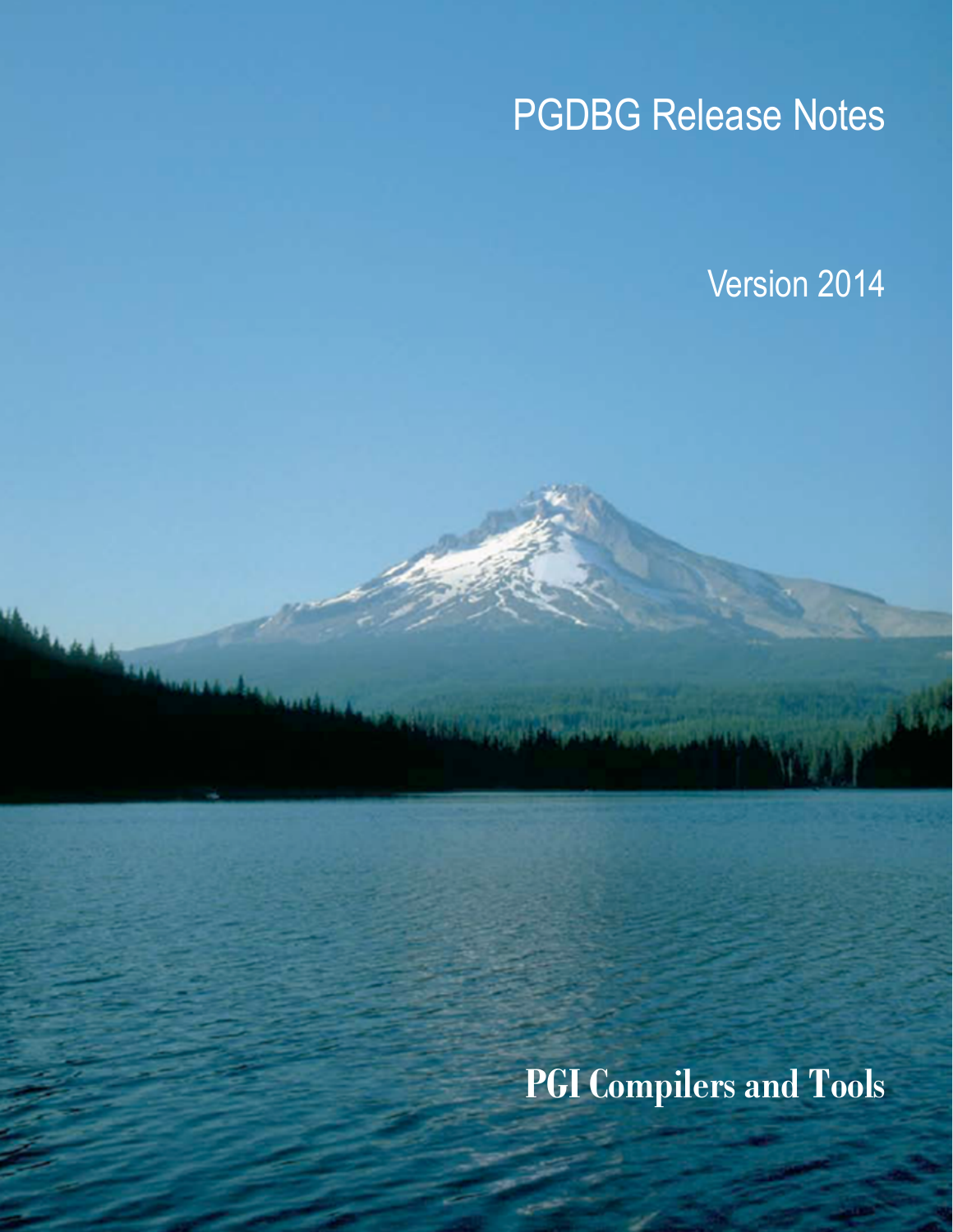### **TABLE OF CONTENTS**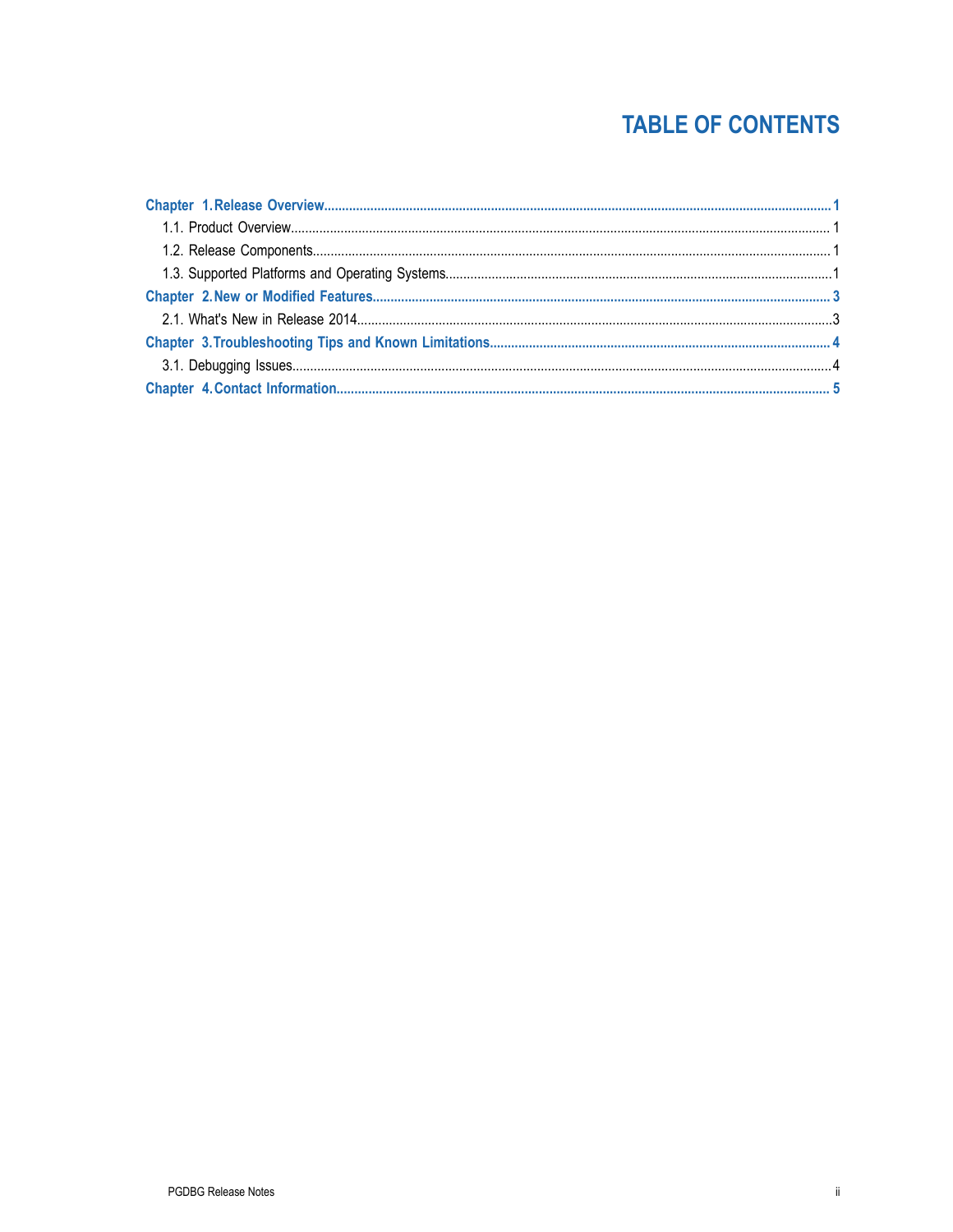## <span id="page-2-0"></span>Chapter 1. RELEASE OVERVIEW

Welcome to Release 2014 of the PGDBG<sup>®</sup> debugger for 32-bit and 64-bit x86-compatible processor-based workstations, servers, and clusters running versions of Linux, OS X, or Windows operating systems. This document describes late-breaking information not included in the current printing of the PGI Debugger Guide.

### <span id="page-2-1"></span>1.1. Product Overview

PGDBG is licensed software available from The Portland Group. You must agree to an End-User License Agreement when you install the software.

PGDBG supports debugging programs running on local and remote systems. The PGI license keys that enable PGDBG to debug must be located on the same system where the program you want to debug is running.

#### **Local debugging**

If you want to debug a program running on the system where you have launched PGDBG, you are doing local debugging and you need license keys on that local system.

#### **Remote debugging**

If you want to debug a program running on a system other than the one on which PGDBG is launched, you are doing remote debugging and you need license keys on the remote system. The remote system also needs an installed copy of PGI Workstation, PGI Server, or PGI CDK.

### <span id="page-2-2"></span>1.2. Release Components

Release 2014 includes the multi-thread graphical debugger for debugging applications.

## <span id="page-2-3"></span>1.3. Supported Platforms and Operating Systems

There are six platforms that PGDBG supports:

**‣ 32-bit Linux** — includes all features and capabilities of the 32-bit Linux operating systems running on an x64 compatible processor. 64-bit Linux compilers will not run on these systems.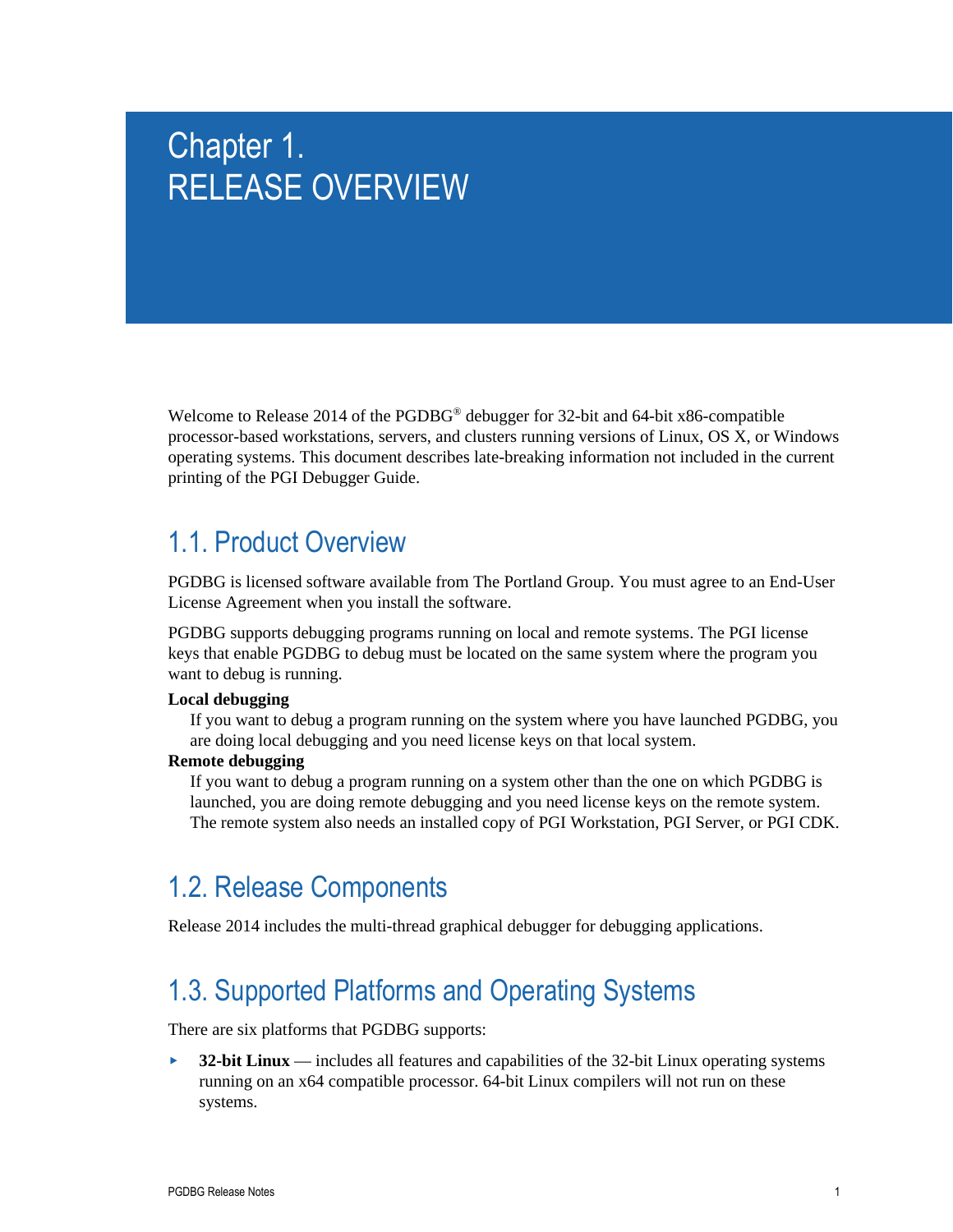- **‣ 64-bit Linux** includes all features and capabilities of the 64-bit Linux operating systems running on an x64 compatible processor. Both 64-bit and 32-bit Linux compilers run on these systems.
- **‣ 32-bit Windows** includes all features of the 32-bit Windows operating systems running on either a 32-bit x86 compatible or an x64 compatible processor. 64-bit Windows compilers will not run on these systems.
- **‣ 64-bit Windows** includes all features and capabilities of the 64-bit Windows version running on an x64 compatible processor. Both 64-bit and 32-bit Windows compilers run on these systems.
- **‣ 32-bit OS X** supported on 32-bit Apple operating systems running on either a 32-bit or 64 bit Intel-based Mac system. 64-bit OS X compilers will not run on these systems.
- **‣ 64-bit OS X** supported on 64-bit Apple operating systems running on a 64-bit Intel-based Mac system. Both 64-bit and 32-bit OS X compilers run on these systems.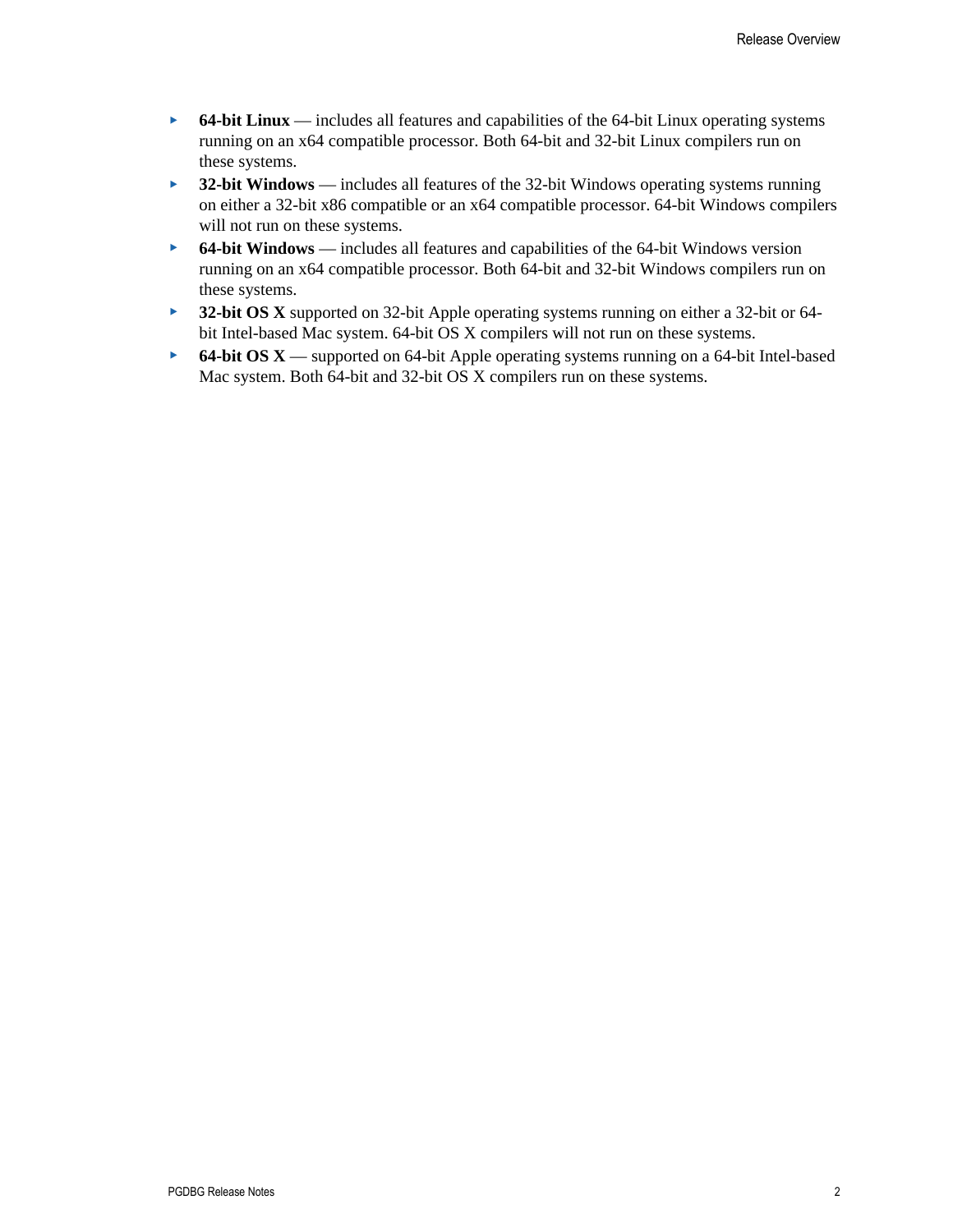## <span id="page-4-0"></span>Chapter 2. NEW OR MODIFIED FEATURES

This section provides information about the new or modified features of Release 2014 of the PGI Debugger.

## <span id="page-4-1"></span>2.1. What's New in Release 2014

**‣** A number of problems are corrected in this release. Refer to [www.pgroup.com/support/](www.pgroup.com/support/release_tprs.htm) [release\\_tprs.htm](www.pgroup.com/support/release_tprs.htm) for a complete and up-to-date table of technical problem reports (TPRs), fixed in recent releases of the PGI compilers and tools. This table contains a summary description of each problem as well as the version in which it was fixed.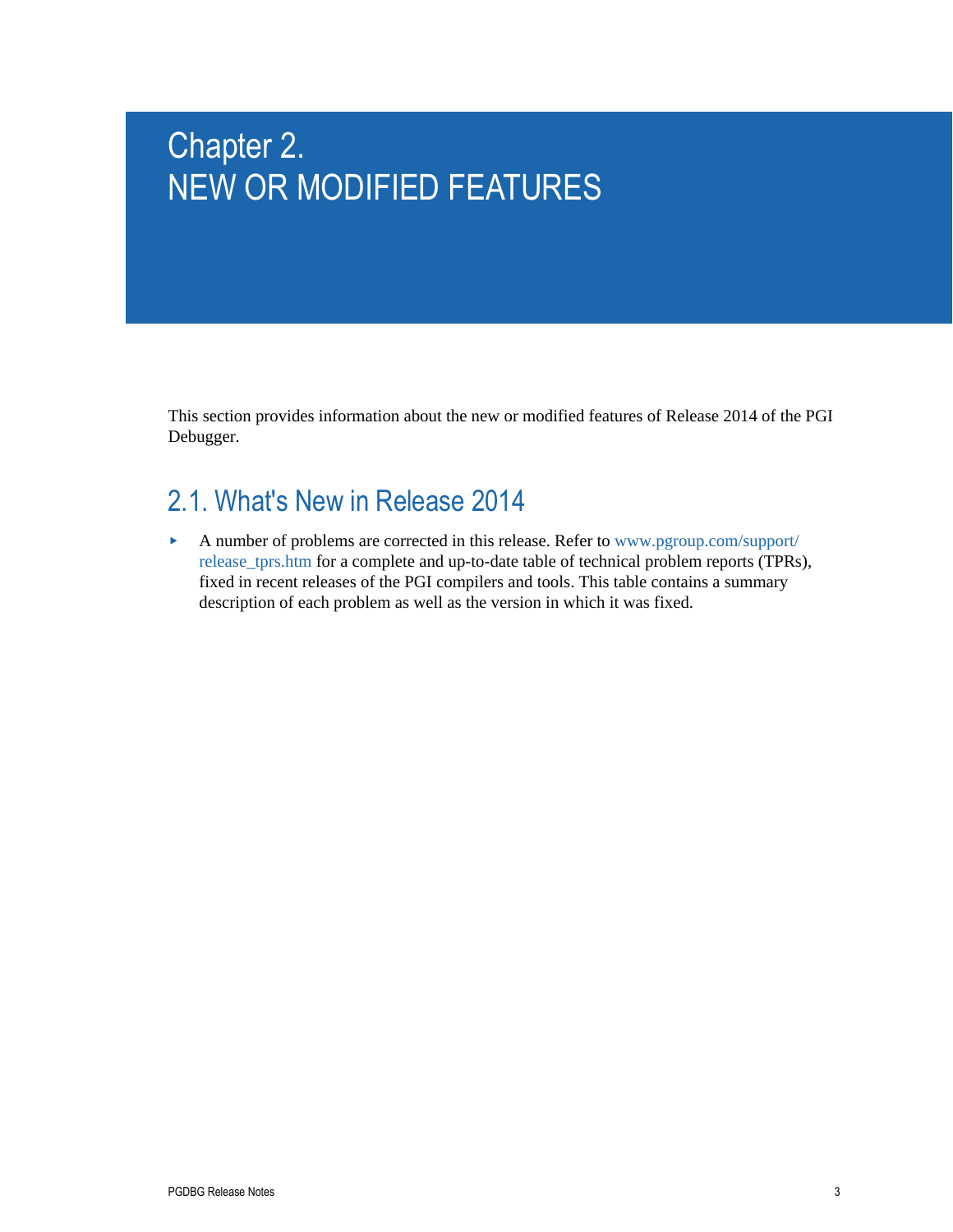## <span id="page-5-0"></span>Chapter 3. TROUBLESHOOTING TIPS AND KNOWN **LIMITATIONS**

This section contains information about known limitations, documentation errors, and corrections.

For up-to-date information about the state of the current release, refer to the frequently asked questions (FAQ) section at: [www.pgroup.com/support/index.htm.](www.pgroup.com/support/index.htm)

### <span id="page-5-1"></span>3.1. Debugging Issues

The following are known debugging issues across platforms:

- **‣** Before *PGDBG* can set a breakpoint in code contained in a shared library, .so or .dll, the shared library must be loaded.
- **Example 1** Breakpoints in processes other than the process with rank 0 may be ignored when debugging MPICH-1 applications when the loading of shared libraries to randomized addresses is enabled.
- **‣** Debugging of PGI Unified Binaries™, that is, 64-bit programs built with more than one tp option, is not fully supported. The names of some subprograms are modified during compilation, and *PGDBG* does not translate these names back to the names used in the application source code.

For detailed information on how to debug PGI Unified Binary files, refer to [www.pgroup.com/support/tool.htm.](www.pgroup.com/support/tool.htm)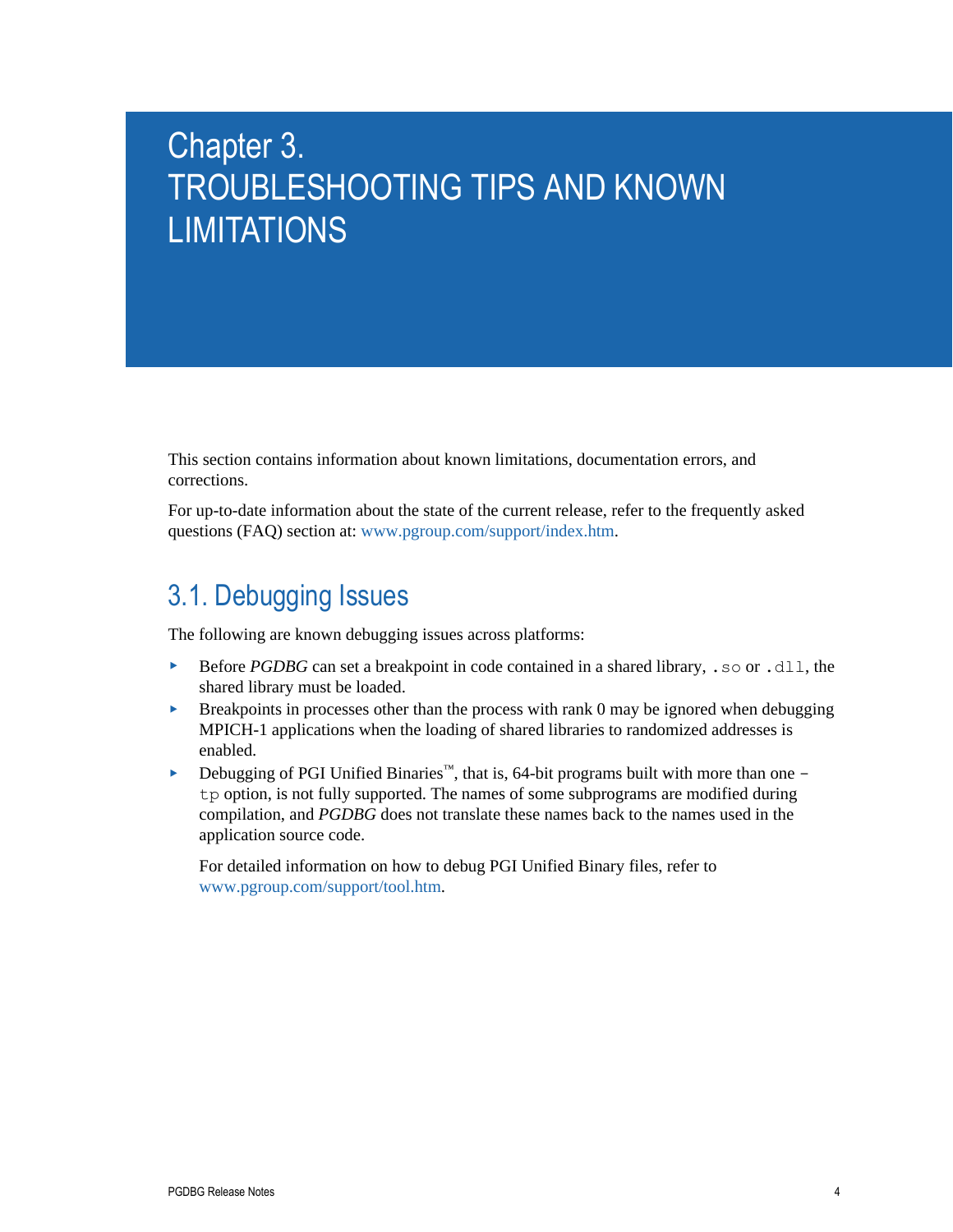## <span id="page-6-0"></span>Chapter 4. CONTACT INFORMATION

You can contact PGI at:

20400 NW Amberwood Drive Suite 100 Beaverton, OR 97006

Or electronically using any of the following means:

Fax: +1-503-682-2637 Sales: [sales@pgroup.com](mailto: sales@pgroup.com) Support: [trs@pgroup.com](mailto: trs@pgroup.com) WWW: <http://www.pgroup.com>

The PGI User Forum is monitored by members of the PGI engineering and support teams as well as other PGI customers. The forum newsgroups may contain answers to commonly asked questions. Log in to the PGI website to access the forum:

<http://www.pgroup.com/userforum/index.php>

Many questions and problems can be resolved by following instructions and the information available at our frequently asked questions (FAQ) site:

<http://www.pgroup.com/support/faq.htm>

All technical support is by e-mail or submissions using an online form at:

<http://www.pgroup.com/support>

Phone support is not currently available.

PGI documentation is available at <http://www.pgroup.com/resources/docs.htm> or in your local copy of the documentation in the release directory doc/index.htm.